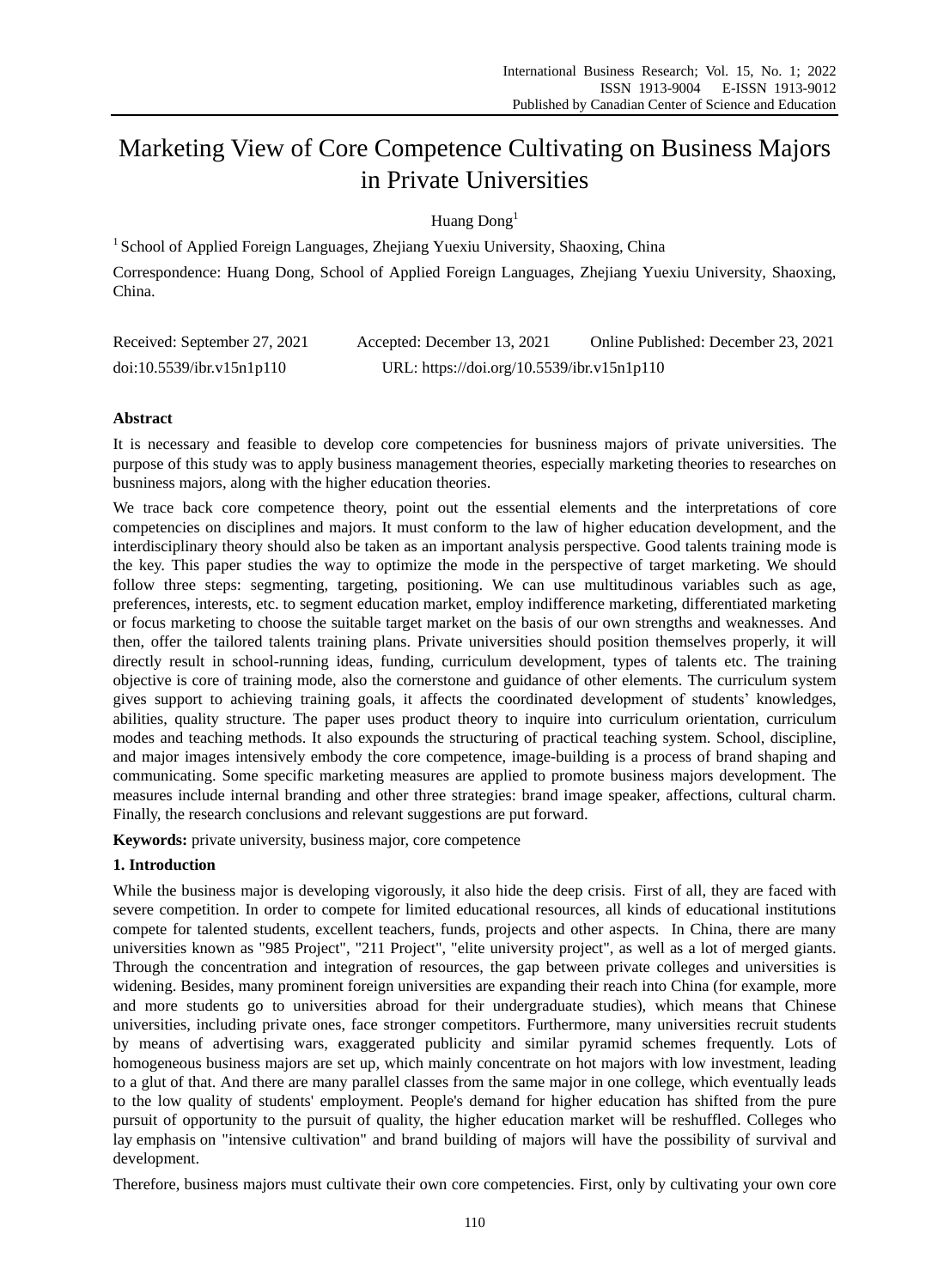competence can we get out of the mud of over competition. And then students would be put in a favorable position in the fierce competition. This paper tries to apply the management theories, methods and technologies, especially the theory of marketing management, to research on cultivating the core competencies of business majors. These theories are mainly applied to the strategic management of for-profit business institutions, their applications in the research of universities will further enrich the theories on the development of business majors. Just as the American educator John Dewey said, in order to develop educational theory, we must apply the principles and methods of other disciplines to educational practice and solve various problems arising in educational practice(Wang Weilian, 2005).

## **2. Literature Reviews**

#### *2.1 About Core Competence*

Core competence is a competitive force formed by enterprises on the basis of long-term accumulation of knowledge and skills, which is adapted to the organizational structure and external environment of enterprises. It is a unique ability formed in the value chain activities to adapt to the market changes and is not easy to be imitated by its rivals. The term core competence was first proposed by Prahalad and Hamel. In the view of them, the concept includes several elements: first, it plays an important role in the operation of the organization, that is, the products or services provided by the enterprise must depend on it; Second, this capability is only available or best used by the organization; Third, it can be superimposed, which means that the relevant core competencies can be reintegrated to form a new and higher level core competence. Fourth, it is not solidified, but in the process of dynamic evolution (Prahalad & Hamel, 1990).

## *2.2 Core Competencies of Disciplines and Majors*

Each major faces special challenges and pressure. In order to avoid being eliminated, it is necessary for all majors to cultivate their own core competencies system. The core competencies of enterprises can be defined as two types: "combination view" and "element view". The core competencies of business majors which transplanted from the business world can also be classified into these two categories. The former refers to the combination of relevant resources, knowledge and ability of business major. The latter emphasizes the most outstanding contribution to the formation of professional competitive advantage from the perspective of core competence (Xu Heqing, 2010).

At present, the research on the core competencies of business majors mainly focuses on the following aspects: firstly, the reform of the training system of "multi-dimensional synergy" in business majors under the background of "new business majors" (Chen Xiaofang, Xia Wenlei et al., 2021); The second is the perspective of curriculum group construction of core competence cultivation for business students under the OBE concept (Zheng Li, 2021); The third is the path and practice of enhancing the core competencies of business students, etc (Wang Ling, 2014).

Recently, growing attention has been paid to the connotation and promotion of core competitiveness of business majors, but the systematic research is not enough. There is still a lack of far-reaching and widely recognized theoretical research. Moreover, the application of theory in practice has just started, and has not achieved significant results, the characteristics and deficiencies are just as follows. First, there are various concepts. The researchers have made a beneficial discussion on the essence and characteristics of the core competitiveness of business majors, and have given their own definitions. But these definitions are not consistent. Second, the analysis of characteristics lacks pertinence. Most of them talk about the core competencies of majors from the perspective of that of enterprises. However, universities are not enterprises after all, and they have their own particularities. Therefore, if the researchers do not consider the mission, function, internal and external environment and operation mechanism from reality, the analyses will be empty and short of pertinence. Third, the cultivation measures are not feasible. Many suggestions have been put forward on how to cultivate the core competencies of business major, such as improving the quality of teachers; building a flat organizational structure; strengthening service consciousness; improving incentive mechanism and so on. While these measures are necessary, there is a lack of further research on how to implement them and make them more workable.

The cultivation of the core competencies must conform to the law of higher education development, and it should also take interdisciplinary theories as an important analytical perspective. This paper will learn more from the relevant marketing principles. The essence of marketing is to create value for customers, which has some congruence with the connotation of core competence.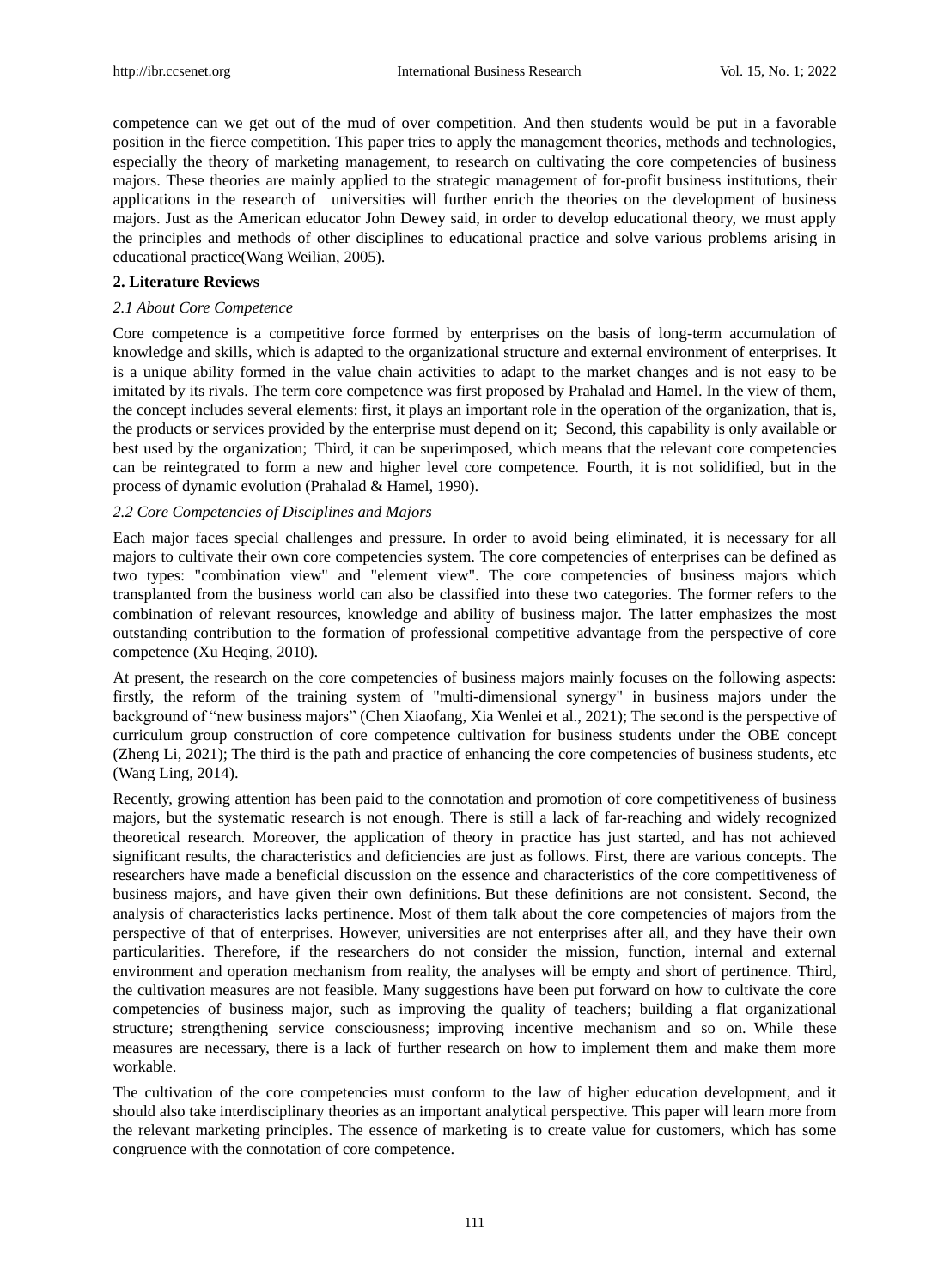## **3. Target Marketing**

Target marketing is one of the core theories in the classical marketing system. It consists of three parts: market segmentation, targeting and positioning (STP for short) (Philip Kotler, 2007). It embodies the guiding ideology of "You should know what can be done, and what can not be done". It requires companies to have a deep understanding of consumers and provide personalized products and services for selected market segments, which is essentially a "focus" strategy.

The theory of target marketing is also applicable to universities, especially the private universities which are relatively deficient in resources. Modern university disciplines are so complex and highly differentiated, and even the most prestigious comprehensive universities cannot be proficient in everything. It is impossible for a private university to attract all types of students. It can only choose a few of them to serve according to the university's specialty setting, characteristics and the situation of students. Before that, we ought to divide the prospective freshmen into several groups as mutually exclusive, collectively exhaustive as possible based on some criteria. That called market segments. Then, we will gradually explore and form our own characteristics and advantages, create a number of superior disciplines and majors, and establish our own distinct image in the long-term practice. It dosen't make sense just to pursue a grand scale.

In order to carry out the target marketing effectively, we should complete three main steps: the first step is market segmentation; The second step is to select the target market; The third step is market positioning.

#### *3.1 Segmentation*

People differ in age, income, preferences, academic interests, geographical distribution and many other characteristics that determine their needs for higher education products.

Demand survey is the first step in the subdivision process. Researchers have informal conversations with students, divide students into undergraduates and high school students who are about to apply for college. The aim is to get a sense of their motivations, attitudes, and behavior patterns. On the basis of the informal survey, they will also issue a formal questionnaire. The questions should include: What factors will affect your choice of college and major when filling in the application? What is the popularity of our major and what do you think of its position among other similar universities? What are your planning for your college career and your expectations for college education? What is the evaluation of different types of universities? We also should know the respondents' demographic variables, psychological variables, and media consumption habits variables (Philip Kotler, 2005).

It is important to emphasize the need for long-term planning when designing the questionnaire. Ideally, the core part of a questionnaire is designed to be reusable, so that after several cycles, we can conduct trend analysis to make some implicit, unambiguous pattern emerge. In fact, the most valuable part of the questionnaire is the data derived from long-term tracking.

The second step of segmentation is the analysis. We can use factor analysis to eliminate redundant variables, and then use cluster analysis to screen out some market segments with the greatest differences.

The third phase is the segmentation. Students are divided into each group with distinctive characteristics according to their different learning objectives, behavior patterns, population variables, psychological variables and so on. We can name each niche group accordingly. For example, we can divide the higher education market into those who pursue a diploma, those who pursue a specific skill, those who pursue a certain interest satisfaction, and those who pursue a higher education experience.

The segmentation criteria in the general marketing theory cannot be completely applied to private higher education. The criteria that can be used are country, region, urban scale in geographical factors; age, gender, nationality and income in demographic factors; social class and character in consumer psychological factors; interests, and loyalty pursued in consumer behavior factors.

In geographical segmentation, for example, the market is divided by region, which can be national, provincial, prefecture-level, or county-level, and students' needs and preferences vary according to where they live. Gender in demographic factors is of research significance for some engineering colleges or foreign language colleges. Generally speaking, the majority of students in engineering colleges are male, while the majority of students in foreign language colleges are female. The income variable and the social class variable have more direct influence on private universities. We need to understand the income and social class distribution of our students, which affects their behavior patterns, their expectations and communication methods. More specifically, it relates to the reasonability of tuition fees, and what kind of financial support system and work-study program the school needs to establish for those less well off students. The variables of pursuing interests let us understand the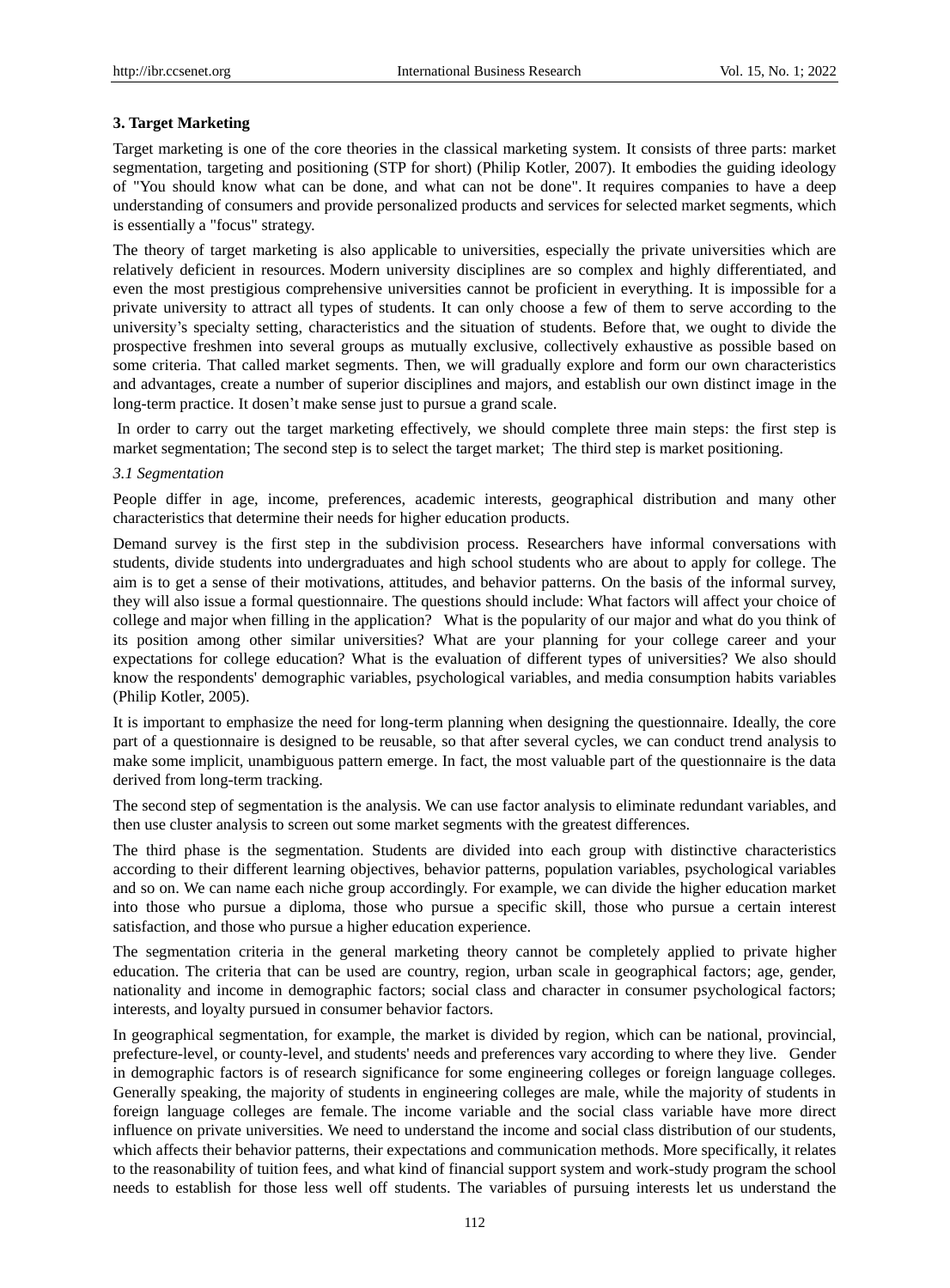differences in students ' motivation and purpose of learning. It also affect the formulation of talent training programs and how to guide students positively.

#### *3.2 Select Target Market*

Market segmentation will show some opportunities to schools. Then, private universities would choose among the three categories of market coverage strategies, namely undifferentiated marketing, differentiated marketing and concentrated marketing. Indiscriminate marketing is another name for mass marketing. It's trying to appeal to all types of students and use one talent training plan for all. Differentiated marketing means that school responds to several market segments and provides personalized training programs for each market. Detail at the figure:



Figure 1. Available market coverage strategies (Philip Kotler, 2005)

Differentiated marketing and concentrated marketing are both options, while undifferentiated marketing is no longer feasible. It's critical to choose the niche market for which we have the most ability to provide services. we call it the core market, that is, the type of students currently attracted by school. The second level of target market is called the desired market. It refers to the students we most hope to attract, but they probably prefer other universities, usually they have strong learning ability or a special talent, and they are also better off financially. The target market of the third level is called a safe market, defined as the school tends to refuse, but is willing to accept if the core and desired market dries up. The fourth tier is the peripheral market, which refers to the type of students whom can be approached and served through special programs, including continuing education and summer training markets. Those are very important work. If done well, they can not only generate income, but also enhance their influences.

#### *3.3 Positioning of Business Majors*

The meaning of positioning in marketing is "to establish and maintain a distinctive position -- in terms of image and supplies -- so that the institution (or project) occupies a unique and valued position in the mind of consumers in the target market" (Philip Kotler, 2005). Positioning is both an idea and a process. What quality level of students does the school want to serve? Most private universities lack the faculty, curriculum, campus environment and other resources to attract talented students compared with those elite universities. Therefore, it needs to take a pragmatic attitude and realize that a thoughtful and effective university education can significantly increase the "added value" of those students who enter the university with poor academic levels and relevant abilities. And that makes sense. In addition, should private universities be positioned to provide the best course quality or the most thoughtful life service? Is it the most flexible type of education or the cheapest tuition? Is it to focus on the best hardware facilities or to maximize the overall value? Schools should be differentiated positioned, look for niches in the education market, avoid the direct confrontation with the old and prestigious universities, explore and refine their own characteristics, choose a unique brand positioning, and open up a "blue ocean" for their survival and development.

When millions of potential students come to fill out their application form, there are many choices available for them. The natural question to ask is, "Why should I choose this school over others?"

The process of answering this question is a process of positioning. Private universities must consider how they can appeal to their chosen target market and, in particular, how they can stand out from other competitors. Many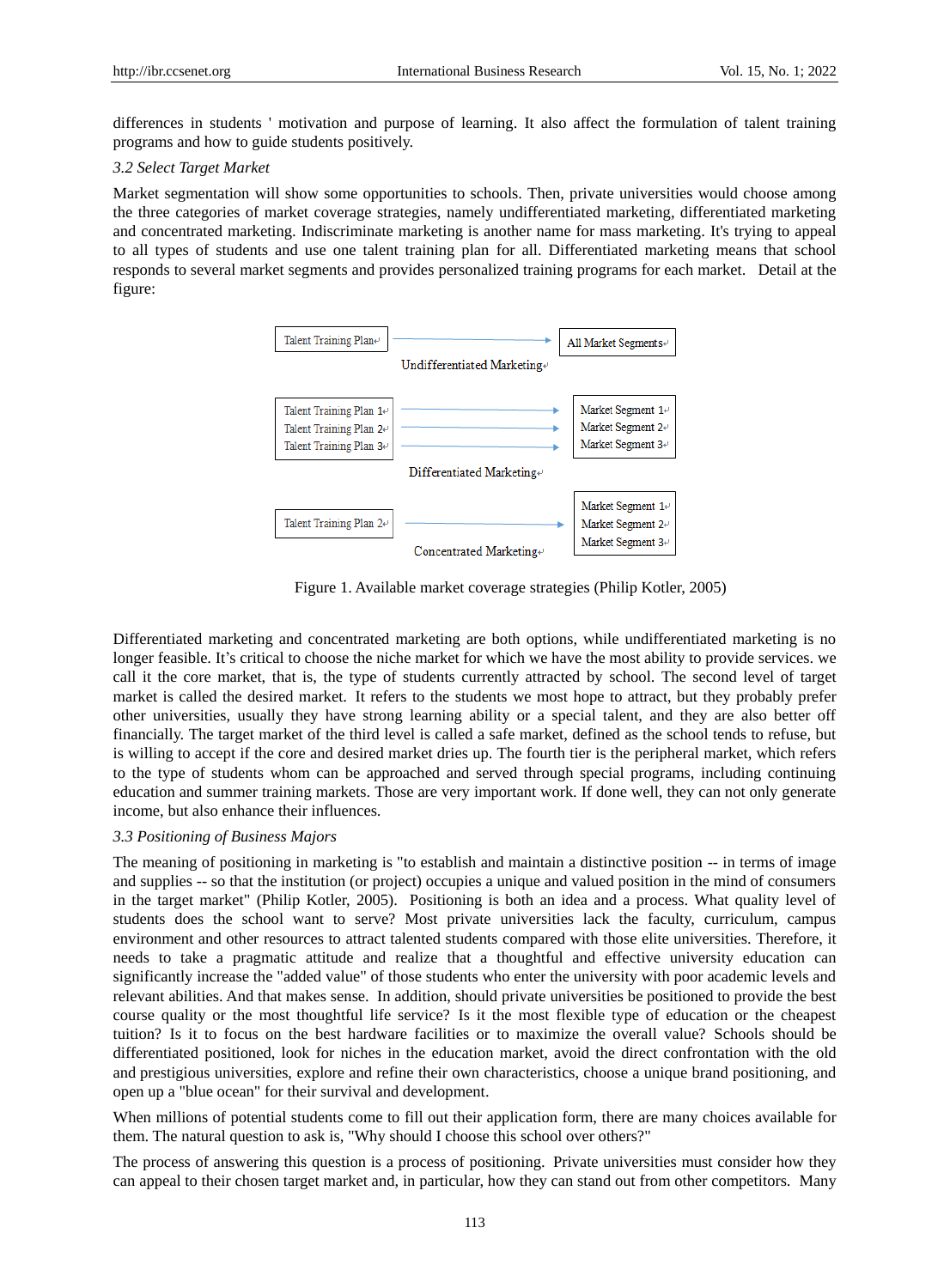universities are generally pretty good, trustworthy and have good foundation, but they lack distinct characteristics. The purpose of positioning is to make the school hold a unique and valued position in the minds of the target market audiences. If people talk of a specific major of a school, they can immediately associate with some traits, or when there is a need, they immediately think of and only think of the school's major, then the school's positioning is very successful. Because the institution has acquired a certain " uniqueness of category" (Al Ries & Jack Trout, 2002).

Unique orientation should start from the training of unique students. Private universities must take the road of high-quality and personalized education, and cannot stick to the old three-point teaching mode of "telling-exercise-examination" any more. Individualized education should be the main orientation of private universities. Every student is unique and irreplaceable, we should discern differences, respect differences, and implement different education. Whether in macro curriculum design, or micro curriculum implementation, schools must realize the objective existence of this difference, provide diversified and multi-level courses. There isn't one-size-fits-all criterion. In addition, it is necessary to keep pace with the times and constantly adjust and enrich the characteristics of the school in order to manage the brand image. According to their own endowments and advantages, privately-run schools should devote themselves to keeping their distinct images in the minds of the target public, and cannot simply copy, imitate those famous public schools.

Successful positioning includes three steps:

First, to judge the current image of the school in the eyes of its important public, and how the important public has "positioned" the school. We need to know where we are in order to get to our destination. People often react to the image of a school, not necessarily to its actual condition. If the public have a negative view of a school, they shun or criticize it, and vice versa will be attracted to it. Moreover, people usually build an image of a school in their mind based on limited or even incorrect information that can affect their likelihood of applying for the school, recommending to people around them, and whether to donate or become a member of the school.

To measure the image, first of all, familiarity and likeability should be measured. Each respondent was asked to choose one of the options in the following table

Table 1. Image factor measurement scale

| $Item \cdot$ | Options $\epsilon$                                                                                                |  |
|--------------|-------------------------------------------------------------------------------------------------------------------|--|
|              | Familiarity $\varphi$   Very Unfamiliar/Relatively Unfamiliar/General/Relatively Familiar/Very Familiar $\varphi$ |  |
|              | Likeabilitye   Strongly Dislike/Dislike/Indifference /Like/Strongly Likee                                         |  |

If the majority of respondents choose the first two or three items, it indicates that the school has a low level of public awareness and serious image problems. We can also take the average of respondents' answers to present them in a more intuitive form, as shown in the figure below:



Figure 2. Familiarity - liking analysis of universities (Philip Kotler, 2005)

University A's business major has the best image: most people know it and like it. Although the recognition of University B is not high, people who know it all like it. And C has a negative image in the eyes of those who know it, but fortunately not many people know it. University D is at the bottom of the heap. It's considered a bad university, and everyone knows about it.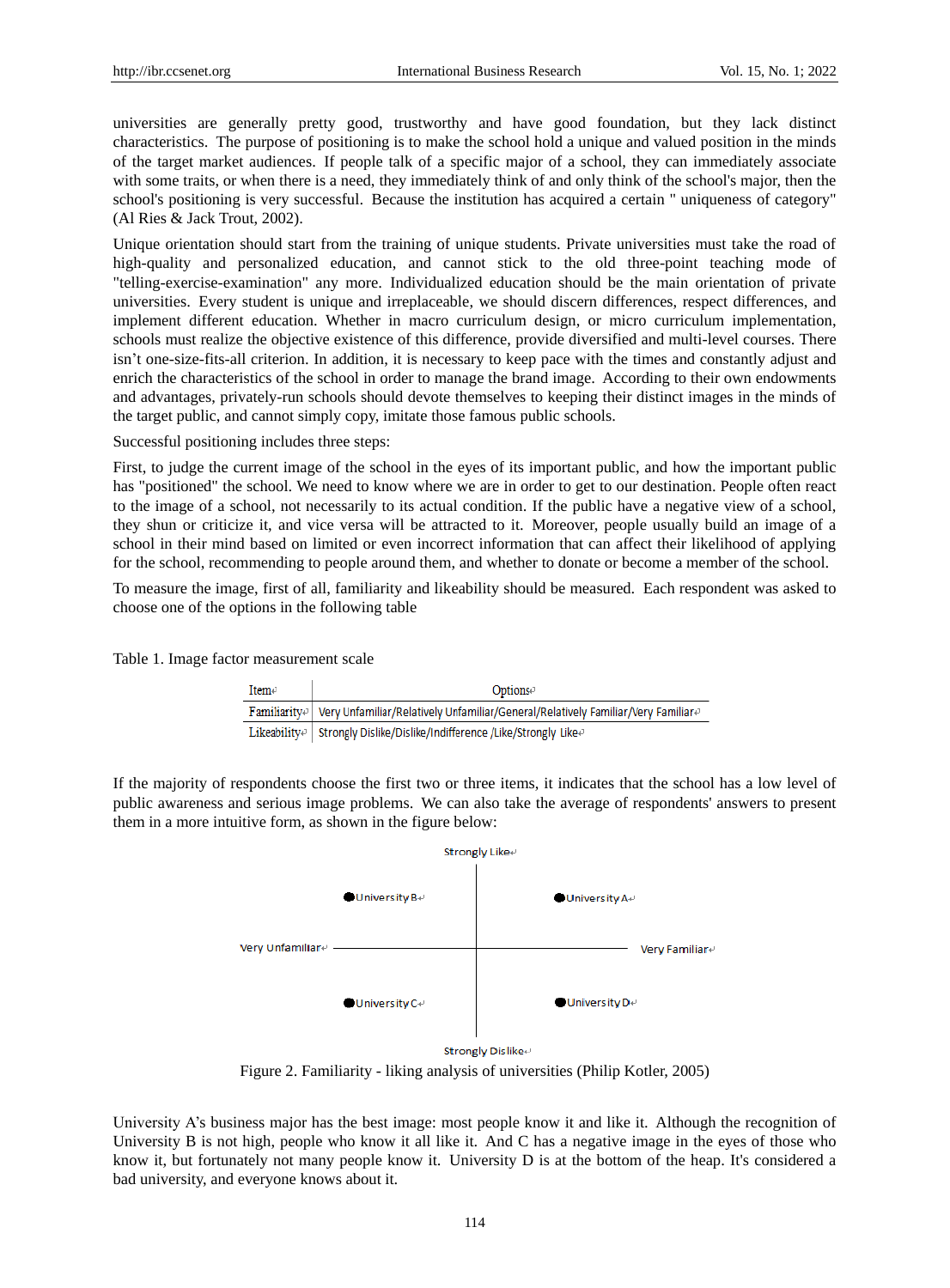Each school faces a different task. "A" should try to maintain the status quo. "B" must let more candidates and parents pay attention to it, because it has a good reputation foundation. "C" has to work hard to find out why people don't like it and keep its exposure low until its image changes. "D" has to keep a low profile, clean up its act, and start seeking the public's attention again when it becomes a good school.

Second, choose the viable positioning the school wants. Each school needs to further study the elements contained in its image composition, such as teachers, academic level, facilities, school atmosphere, graduates' employment quality, etc., and their positions in the respondents' cognition, so as to facilitate image correction. Decision makers of a private university first have to work out its ideal image, that is, the image they want to build in the mind of the general public.

The ideal image must be practicable under the current situation and resources. Then schools need to decide which gap between the current and ideal image to fill. Decision makers need to consider: how much will the overall image improve if the image differences in a certain dimension are eliminated? What measures need to be taken? What is the cost and time paid? An overall image change plan should consider the priority of the action.

Third, implement appropriate strategies to achieve the desired positioning. Differentiation is a shortcut to achieve the ideal positioning. It's the process of designing a set of meaningful differences that distinguish those of competitors. There are many ways for a school to highlight its differences. For example, by means of the location, the school is located in the capital, commercial center, historical and cultural city, etc.; the size, campus area; the specialized courses; the degree of internationalization; the achievements of graduates, such as the proportion of high-end employment, the proportion of entering a higher school and so on.

### **4. Curriculum Design from the Perspective of Product Theory**

### *4.1 Selection of Curriculum Outlook*

In modern higher education, the curriculum views mainly include subject centered(knowledge-based), problem centered(society-based), activity centered(student-based) and competence centered (skill-based) (Huang Kexiao, 2005).

From the perspective of modern marketing, it is advisable for private universities to adopt the problem-centered curriculum view and ability-centered curriculum view. Modern marketing concept also brings us enlightenment in this respect. Successful marketing is often problem-oriented, such as big order sales, which doesn't only sell the physical product itself, but also to help solve problems troubling customers, to provide customers with a "solution", to create value for customers and realize their own interests. Problem-centered curriculum view advocates that the curriculum content should be designed around one or more problems, which changes the mode of the subject-centered curriculum view that organizes the curriculum content according to the knowledge logic system. Instead, it separates and recombines the knowledge of multiple related disciplines under the clear problem orientation, reflecting a kind of multidisciplinary intersection. It is easier to cultivate students' ability to analyze and solve practical problems, which is suitable for the training goals of non-academic private universities.

Competence-centered curriculum view attaches importance to the special requirements of employers on vocational ability, advocates the decomposition of vocational activities by job analysis method, so as to determine the key elements to be qualified for a certain position, and then select the corresponding content of the curriculum. Its teaching process and evaluation are based on abilities.

If students regard higher education as consumption of a product, then what is the "core product" of this product? Obviously, it is the way of thinking and learning. It is the "fishing" rather than the "fish". Descartes, in Discourse on Method published in 1637, mentioned that "the most valuable knowledge is the knowledge of methods", which is a widely circulated famous saying.

Since method is so important, it should be a core subject for college students. How can knowledge be integrated? What kind of curriculum do we need? Liu Daoyu, a famous educator in China and former president of Wuhan University, proposed the "four sections with methodology as the main line" curriculum system (Liu Daoyu, 2009), which is a good answer. We can use the overall product concept model in marketing to interpret it, as shown below: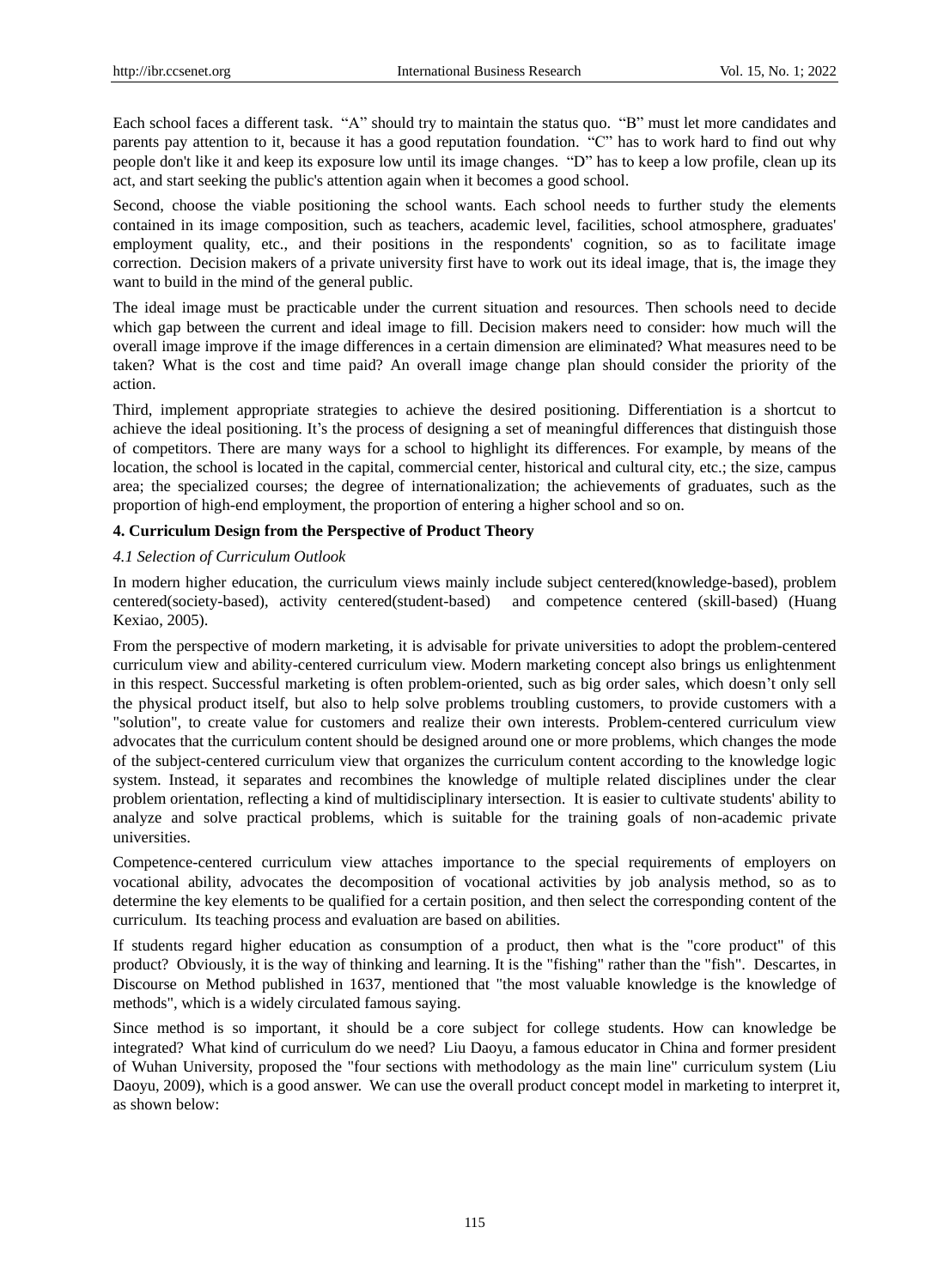

Figure 3. Methodology - oriented curriculum system (Liu Daoyu, 2009)

The curriculum system highlights the importance of methodology. The general education courses in

the picture include basic courses in the humanities and in the natural sciences. They are divided into two types respectively, which are suitable for liberal arts students and science students. In terms of class hours, methodology courses account for 30%, general courses account for 40% and professional courses account for 30%. If the methodology course is the "core product", then the general education course is the "actual product", and the professional course is only the "augmented product". This is contrary to the traditional curriculum view which highly emphasizes the importance of professional courses. In fact, it can be understood that, in most cases, professional courses are practice materials by which students exercise scientific thinking ability, master learning methods and obtain self-study ability. It is difficult for students to learn in school specific specialized knowledge that will be used in their future careers, but if they know how to learn in school, they can pick it up quickly when needed in the real world. This is a long-term plan, cultivating such students is the embodiment of the core competencies of universities. There are plenty of examples of outstanding people who end up famous for achievements in areas which is not their primary field of study. For example, Pierre de Fermat, the French mathematician who proposed Fermat's Last Theorem, studied law in college. Leonid Hurwitz, who won the Nobel Prize in economics in 2007 for his theory of mechanism design, is also a law student... In addition to being extremely talented, they are all very good at learning. For business majors, quantitative analysis and written communication ability are important core competencies.

#### *4.2 Course Mode*

Under the guidance of the subject-centered curriculum view, academic undergraduate universities usually adopt a three-stage curriculum model, which is divided into public basic courses, subject-based courses and professional courses according to the logical order of subject knowledge. The goal of this course mode is to master the subject knowledge systematically and construct a complete theoretical knowledge system, which is suitable for training research-oriented talents. And private universities should adopt the curriculum model of applied undergraduate education.

This model emerged in Europe and the United States in the 1970s, and it is regarded as the applied undergraduate education classics. In Germany, the schools that cultivate applied high-level talents are applied science and technology universities and vocational colleges. Their teaching objectives and curriculum are application-oriented, and they are a mixture of basic education, theoretical research and practice in a certain proportion. Vocational colleges adopt the "dual system" model, that is, students receive vocational skills and professional knowledge training in enterprises, and receive professional theory and cultural knowledge education in schools (Gao Lin, 2006). On the other hand, Australian universities of technology emphasize the combination of students, universities and industry, so that students can not only have certain academic competencies, but also receive practical training for their career. The development of universities cannot be separated from the industry, and that higher education should serve the development of society.

In order to construct the curriculum model of applied undergraduate education, private universities must set up the talent training goal of serving the local or regional economic construction, and the curriculum should be closely related to the social needs. Employers are important customers of university, so it is necessary to emphasize customer orientation, explore the mode of "individualized marketing", and "customize" talents for employers. Compared with public universities, most of private universities in China are positioned to train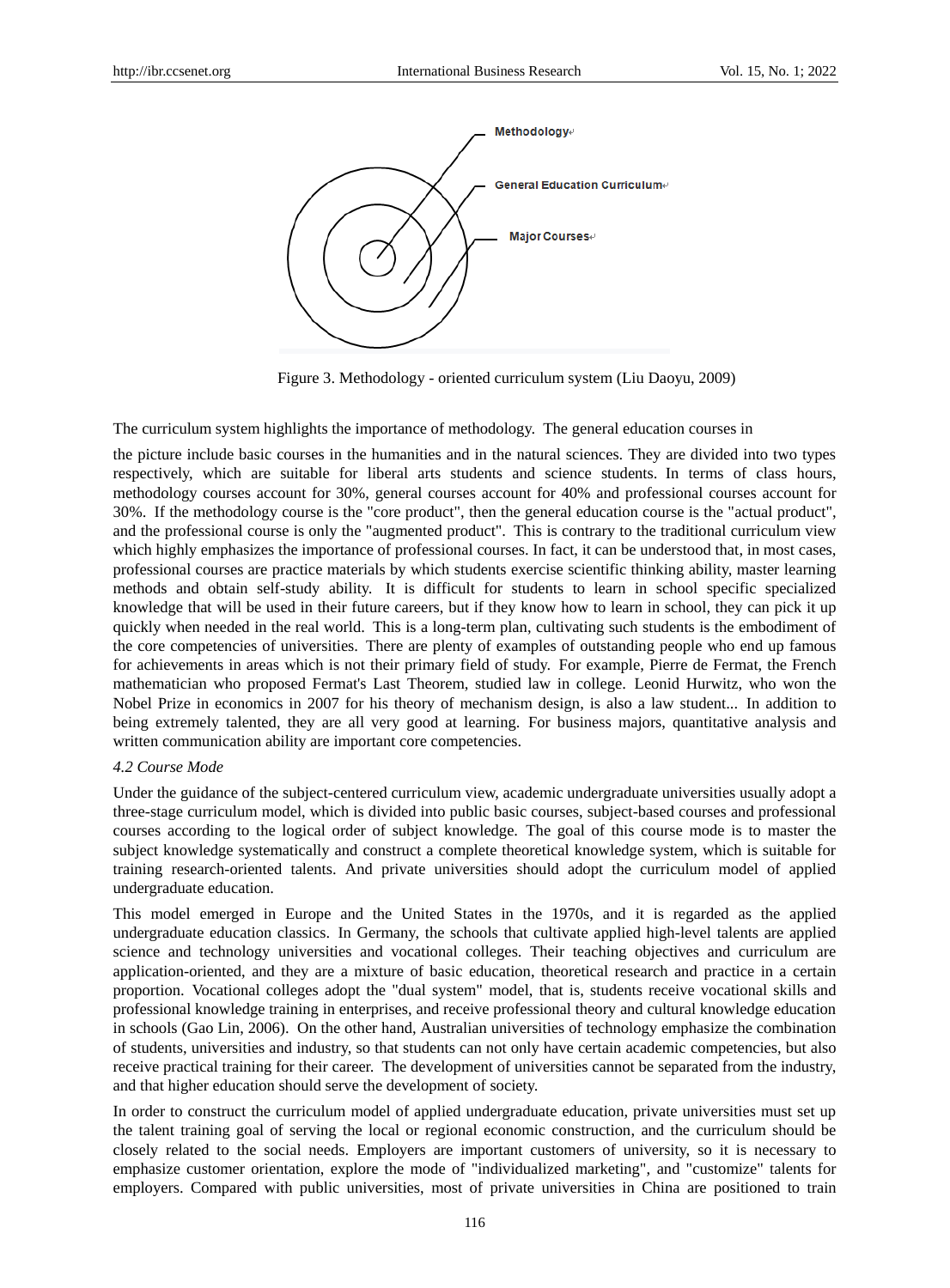practical or high-skilled talents who are urgently needed to meet social needs. Applied talents should have the ability to solve practical problems on the job site, just like marketing practice of enterprises.

Therefore, it is necessary to analyze the actual work first, decompose it into a number of core work tasks, summarize the basic requirements for talents, including basic quality, knowledge structure, actual operating capacity, core competence and other indicators, and then decide the types of courses required. There are many constraints on curriculum setting in applied education, which makes the curriculum mode diversified and dynamic, and must be adjusted continuously according to the changes of employment market and employers' requirements for talents. One feasible way is to allow senior executives and professional staffs of companies to participate in the talent training in advance, so as to move the staff training forward and implement the so-called "embedded" talent cultivation. Only in this way, the private universities can form a close interactive relationship with the industry, integrate social resources more effectively, and create conditions for implementing the "Dual System" of education.

However, it should be emphasized that applied higher education is not equivalent to simple skills training. The disadvantages of excessive pragmatism in curriculum system are obvious, which may lead to lack of learning ability, lack of development momentum, and limited scope of knowledge. Einstein once pointed out that with too much emphasis on professional education, one can become a useful machine, but not a harmonious person (Einstein, 1979).

In constructing curriculum mode, therefore, we must combine traditional cultural values, humanistic spirits with pragmatism, emphasize quality education and liberal education. To shape students into a qualified citizen, a sane and complete person, with the potential for sustainable development, learning how to learn, getting all-round development. So, the basic subject knowledge cannot be ignored. Although applied undergraduate education is no longer based on the development of discipline, the supporting function of the discipline to the major is irreplaceable. We would not only emphasize professional basic courses, technical ability-knowledge courses, etc., but also pay attention to the discipline basic courses composed of principle knowledge, as well as the general education courses.

School administrators evaluate its curriculum regularly to examine the influence and market adaptability. Some courses and majors play key roles in attracting students, which are called ace courses and majors. A school well known for at least one subject is more likely to attract students and donors, and has positive radiation effects on other majors in the school. Many schools have a "ace major" that they highlight in their brochures. This ace major will help determine and even enhance the quality image of the school.

#### *4.3 Teaching Method*

Teaching method is restricted by teaching content and is also closely related to teaching objectives. The author thinks that the heuristic teaching method is suitable for students of private universities. It mainly includes problem-based teaching method and case-based teaching method. Problem-based teaching refers to the introduction of problems in the teaching process, so that students can better understand and grasp the knowledge. The case teaching method reflects the guiding significance of marketing research methodology.

The talent training in private universities is characterized by application. In modern universities, a practical teaching form of training applied specialized talents is scientific experiment. The experiments consist of demonstration experiment, verification experiment and design experiment. For most liberal arts majors, presentation and design are more appropriate, ideally by running a real project. However, many practical teaching forms, including study tours, experiments, production practice, etc., can only satisfy a few learners and are suitable for elaborate elite education model. In the mass education model, it is not realistic for most students. In particular, some soft science courses have high requirements on the environment and conditions, mainly because of the scarcity of opportunity resources. Therefore, it is necessary to find a method that can substitute practice to some extent. For the training of business students, case teaching method is a good choice. Case is a kind of connection between theory and practice. To some extent, it can make up for the lack of practice opportunities and partly replace practice, especially suitable for teaching a large number of students.

First introduced as a common teaching method in law, business, medicine, and public policy, case studies are now used in almost all disciplines. When used for teaching purposes, case studies do not need to fully reproduce the actual process of events, instead, they only need to construct a framework for students to discuss and debate. Case studies for teaching need not to consider much about the rigor of the research process, not to quote the original material, nor to require the faithful presentation of empirical data, nor to draw a clear conclusion. In teaching, the case study material is carefully processed to highlight a key point more effectively, which is forbidden in investigative case studies. These features provide greater flexibility and space for case teaching.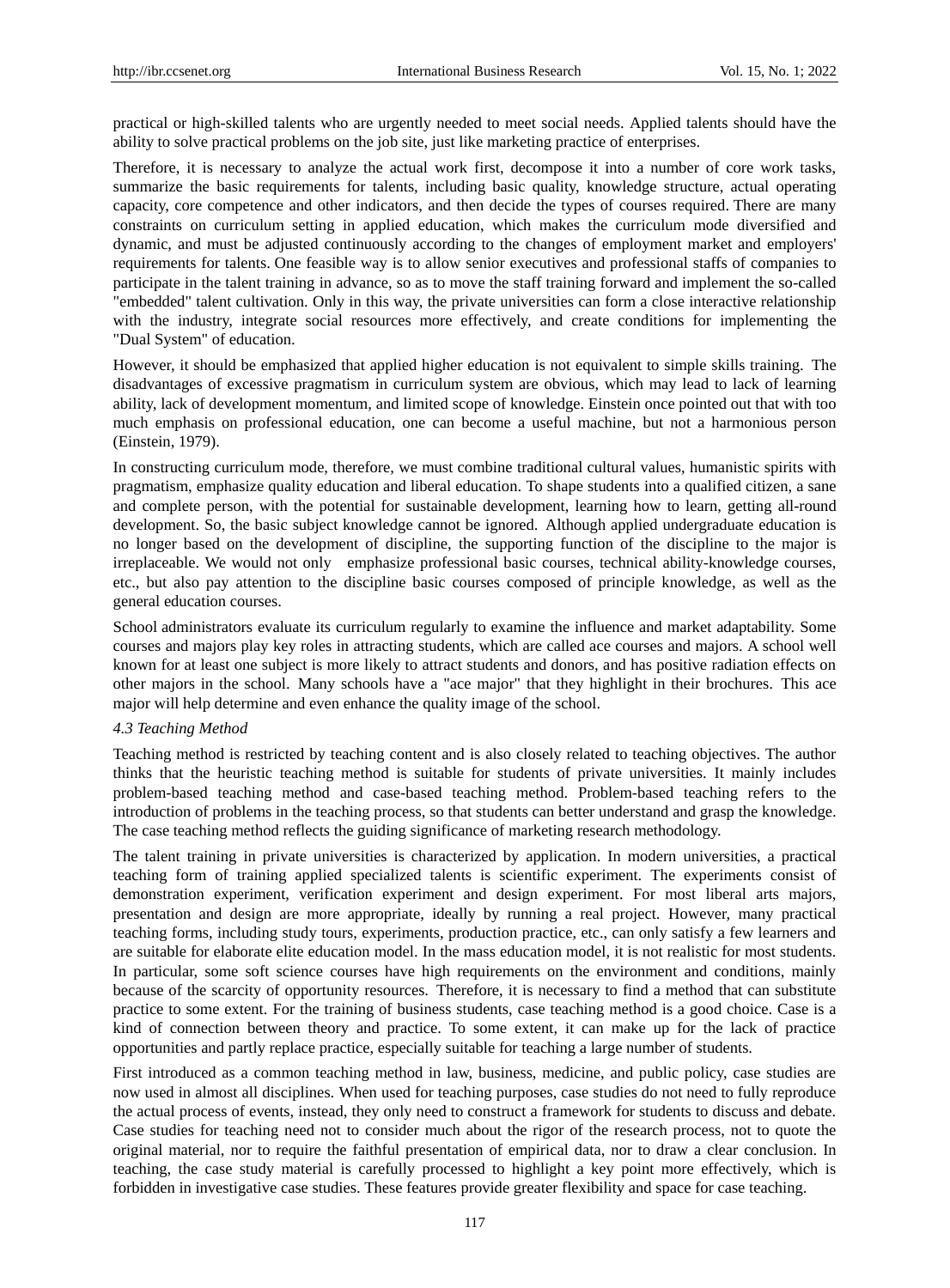Since Harvard Business School pioneered case teaching methods in 1921, case studies have become a popular model of business administration teaching worldwide. The learning mode from theory to theory is difficult for students to digest and integrate what they learn in time. Case study, however, can provide a sense of scene, a more comprehensive and systematic indirect experience, and help learners to put together a complete picture. The first thing is to determine the source of the case material. Cases based on the writer's direct experience are called direct sources. This requires the author to take part in the practice, that is more convincing when guiding students. Indirect sources are cases that are deliberately collected and compiled. Undoubtedly, people with practical experience are more likely to write good case works.

Teachers should give full play to the role of organizers in case teaching. Encourage and guide students to conduct divergent thinking, inspire each other among the group members, and draw appropriate conclusions. In this process, the status and role of teachers are different from those in the teaching of theoretical courses. Obviously, the main task is changed from theoretical knowledge teaching to guiding students to think independently. To sum up, the main role of teachers is to guide and inspire students, and then to coordinate and generalize. At the same time, teachers should encourage students to hold different opinions on questions and avoid simply publishing the "standard answers".

We do not want to abandon the standard practical teaching forms such as tutor system and production practice. In fact, people with real practical experience will have a deeper understanding of the case studies. But we cannot be confined to standard practice. Case study and teaching should be strengthened, and theoretical teaching should not be neglected. Theoretical teaching is the premise and foundation of case teaching, and case study is the deepening and extension of theoretical teaching.

### **5. Brand Marketing Measures to Promote Business Majors**

### *5.1 Internal Branding*

Internal branding is a process that helps employees understand the brand and is positively motivated by it. It is also a process in which the overall brand advantages of the university are being reflected in various elements of the organization, such as teachers, students, staff, departments, majors and societies. The public will naturally associate an internal brand with its school, and the relationship is mutually beneficial. For example, there is a high-level major or subject in a school, and when people mention it, they think of the school simultaneously. Every faculty member in the school should become a practitioner of the brand, and only when they care about and believe in the brand will they be motivated to work harder and be more energetic. One of the challenges for private universities to attract and retain talents is how to enhance the sense of belonging of staff. It's critical to enhance employees' sense of identity and improve financial treatment.

#### *5.2 Three Strategies*

#### 5.2.1 Brand Spokesman

It refers to the training of luminaries in universities, Outstanding alumni endorsement will have a strong impact on the public. A large number of average students who are not the best but are quite good, and who are satisfied with their school and their progress, are also very important advertising and may be more realistic. According to the principle of word of mouth marketing, there are about 250 hidden customers behind every current customer. This description of retail can't be applied simply to school word of mouth, but the enlightenment it brings is true. If the business majors of private universities can be properly positioned, and the advantageous resources can be concentrated, it is completely possible to cultivate some excellent students who have academic success and career success, and they will become the most convincing image spokesmen of the school. We should attach importance to the construction of the alumni association, assign special personnel to be responsible for the daily management and operation, make full use of alumni resources, and form a strong external network.

## 5.2.2 Retaining Talents Through Sentiment

In order to reduce the high turnover rate of teachers, many private universities develop some strategies such as "better pay and better conditions", "feelings of brotherhood", "career advancement opportunities", etc. and implement them to some degree. However, the turnover rate of teachers is still too high due to the institutional reasons of private universities and the gap of the political status, social status and economic treatment compared to teachers in public universities, as well as the feelings of uncertainty and competitive pressure. There is a problem in the orientation of the relationship between schools and teachers, that is, school administrators are regarded as hosts and teachers as guests. The key is to let teachers become masters, to consider teachers as the most important and valuable assets of schools, and to abandon the "tool view" of teachers in school operation. We should link the improvement of teachers' pay with the evaluation mechanism, formulate a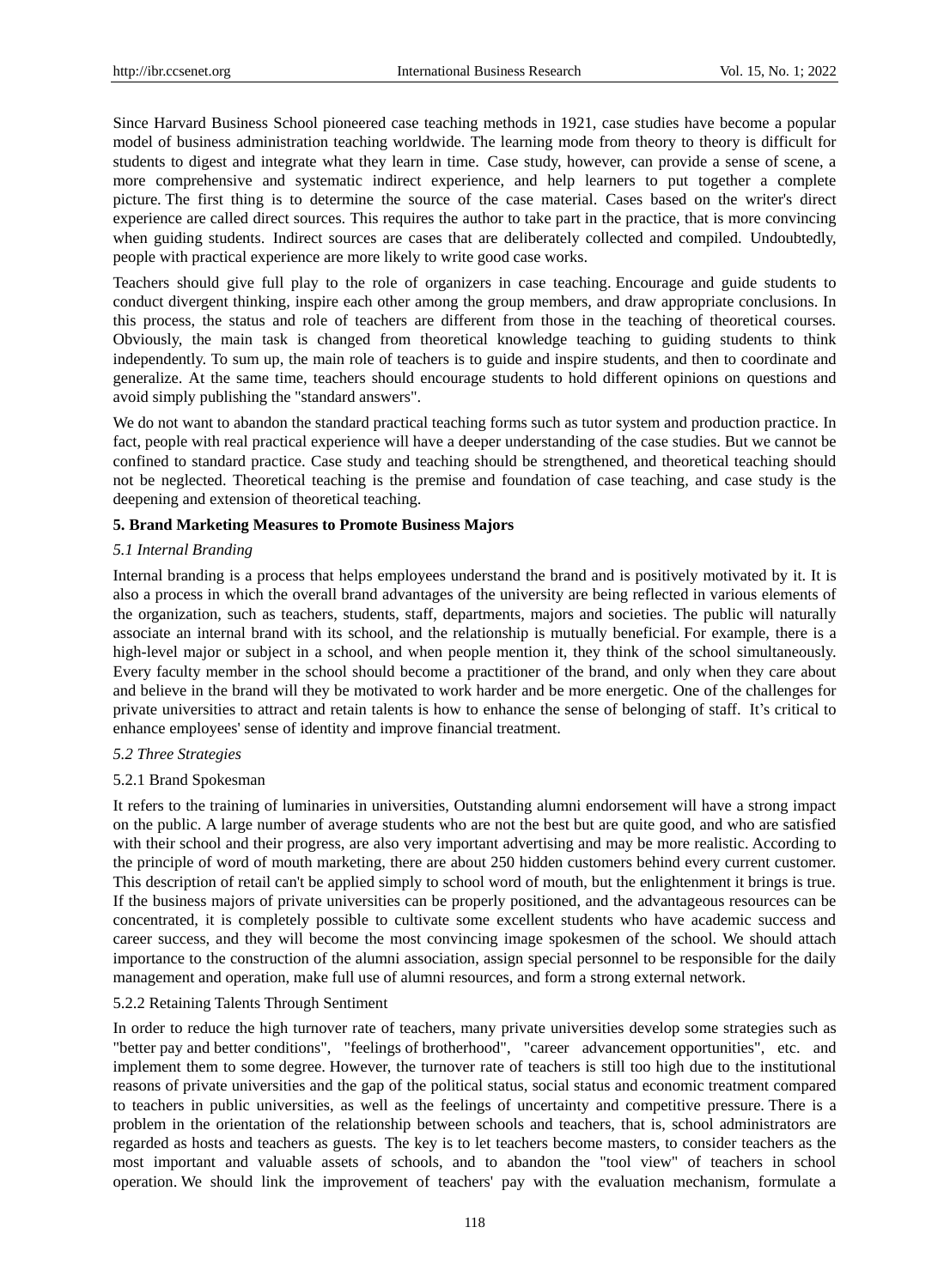workable staff manual, focus on strengthening the management of teachers, carry out effective assessment, and set up a series of innovative personnel incentive awards such as "the most popular teacher" title, "teaching quality award", "teaching paper award", "distinguished teacher award", "talent introduction award", "good suggestion award", "special contribution award" and so on. Award "housing fund", "car purchase fund" etc. to outstanding faculty members. Let every teacher have senses of crisis, honor, achievement and belonging.

#### 5.2.3 Culture

Although universities are places where knowledge is created and disseminated, they do not necessarily have culture. University culture is a relatively fixed group psychological mode and behavior mode formed in the long course of development. It is an important factor affecting people's social welfare and production efficiency. It not only promotes production, but also has an important impact on innovation (Yan Chengliang, 2012). Culture is also a kind of social capital that refers to the characteristics of social organizations, such as trust, norms, networks, etc., which enhance social effectiveness by facilitating coordinated action. For private universities, it refers to the obtaining of social resources beneficial to the school through the interpersonal network built by alumni, principals, teachers, investors, etc.

#### **6. Conclusions and Suggestions**

This paper studies the cultivation of core competencies of business majors in private universities. We probe into the characteristics and driving factors of developing the core competencies, and discuss the strategies of making it.

The main conclusions of this study are as follows:

First, talent training mode is the key element of cultivating core competence. This paper explores how to optimize talent training mode from the perspective of marketing management, demonstrates the necessity, feasibility and significance of implementing target marketing for business majors in private universities. We analyze how to segment the market, choose the target market and positioning. Private universities should jointly adopt various variables such as students' [intelligence](javascript:;) [quotient,](javascript:;) academic interests, financial conditions, geographical distribution and other interests they pursue to segment the educational market. And according to their own conditions, employ differentiated marketing or centralized marketing to choose the students who have high level of identification with school as the target market. Then, position themselves to pursue the "uniqueness of the class" as the goal, establish a unique, distinct image.

Second, use brand marketing to analyze development strategies of business majors for the purpose of cultivating core competencies, and specifically implement internal branding and three strategies, namely brand spokesman strategy, sentiment strategy and culture strategy.

Third, the core competencies of business majors are also deeply influenced by the quality of teachers, students and staff, evaluation and incentive mechanisms, campus environment, professional practices, the achievements of alumni and other factors.

The main suggestions include:

First, to build a talent training plan different from that of public universities, and train talents in a more pragmatic orientation (Xu Xuqing, 2012). For example, the theoretical knowledge is moderate and just enough, puts more emphasis on practical ability and social adaptability.

Second, draw lessons from the applied undergraduate education curriculum model, so that students can not only have certain academic ability, but also receive practical training for career, they must complete practical teaching with learning by doing. And private universities can form close interaction with the industry. Design curriculum guided by problem-centered and competence-centered principle.

Third, use heuristic teaching method, including problem-based teaching method and case teaching method. It is helpful for students to gain indirect experience, especially in the case of teaching a large number of students, and is more conducive to achieving the goal of talent cultivation.

Finally, build school brand and attach importance to communication. Use integrated marketing communication to ensure "unified image, unified voice and unified discourse", to fulfill tasks such as identification of target audience, information spreading, media selection, feedback collection and so on, use a variety of online, offline, traditional and new media, practice all-participated public relations.

#### **Acknowledgements**

This research is supported by Planning Project of Education Science of Shaoxing City, "Research on the core competence of private universities from marketing perspective" (grant number SGJ16040).